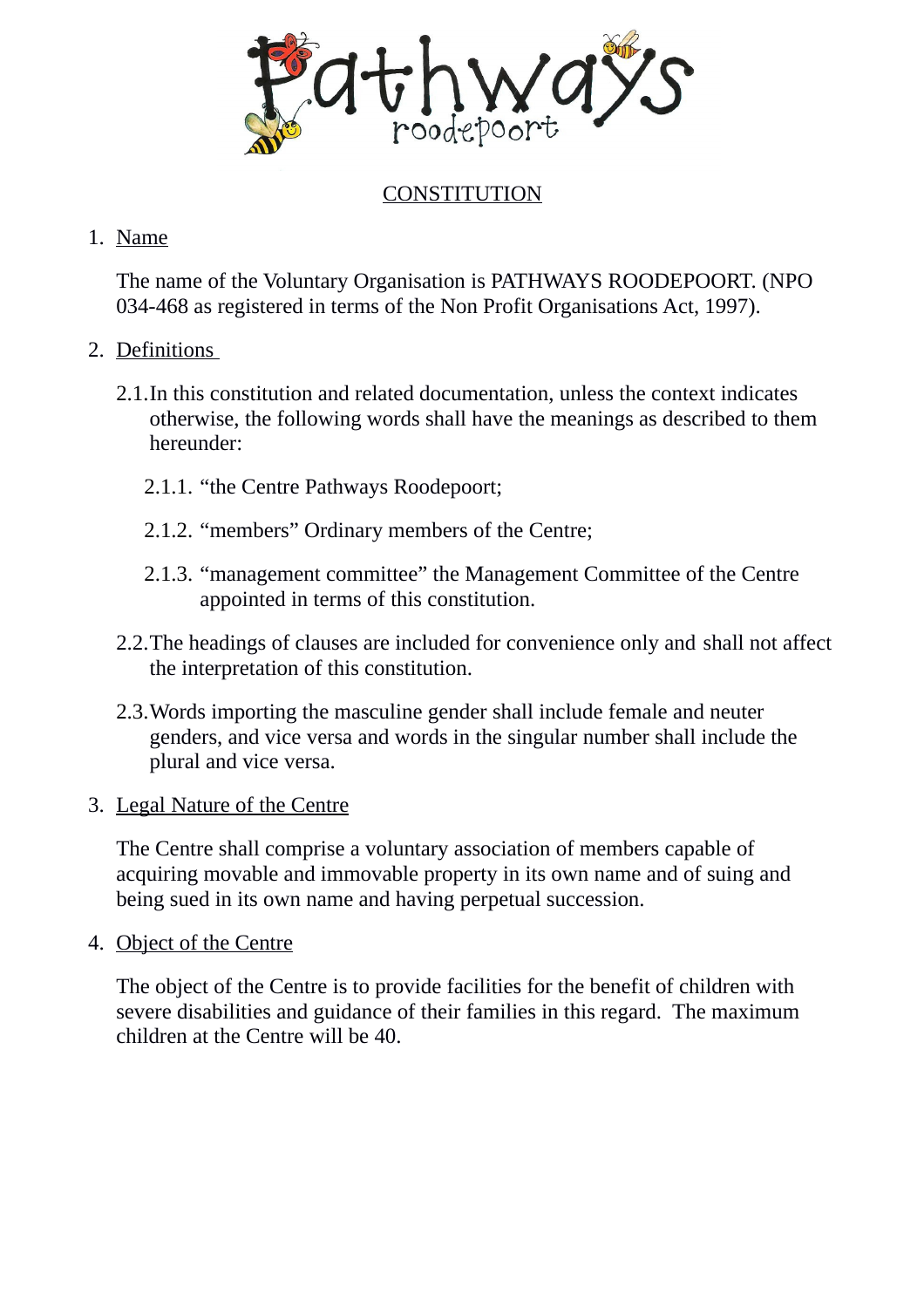# 5. Powers

The powers of the Centre, which shall be exercised by the Management Committee, are to perform any legal acts which a natural person of full legal capacity can perform, including the entering into of any agreements or transactions of any kind, whether of a commercial nature or otherwise, subject only to the exclusion of certain powers as set out herein. The Centre also has all the power necessary and/or incidental to the achievement of its objects.

# 6. Funds

- 6.1.The Centre shall obtain funds from tuition fees paid on behalf of children who attend the Centre and from fund raising conducted by the Centre, provided that the Centre shall be exempt from Income tax in terms of section 10 (1) (cN) of the current Income Tax Act. Upon registration with the Directorate as a Non Profit Organisation, the fund raising number will be received.
- 6.2.The funds may be used to acquire movable and immovable property and pay the costs of running expenses of the Centre, which include reasonable payment to the employees and agents.
- 6.3.Funds may be invested and accumulated for future use, but no portion of the funds or assets of the Centre may be transferred by way of profit or dividend to any person or any other party. Any surplus funds will be carried over towards the funding requirements of the following year.

# 7. Memberships

- 7.1.There shall be only ordinary members.
- 7.2.The following persons may apply for membership of the Centre.
	- 7.2.1. Parents of children who currently or have previously attended the Centre
	- 7.2.2. Any person who supports objectives of the Centre
- 7.3.The Management Committee shall consider applications for membership of the Centre.
- 7.4.All members are bound by this constitution and any amendment thereof.
- 7.5.A register of members shall be kept and any extract there from certified by a member of the Management Committee or nominee of the managing agent shall be prima facie proof of the correctness thereof.
- 7.6.If a juristic person becomes a member, it shall nominate a natural person as its representative who shall have the right to exercise its rights.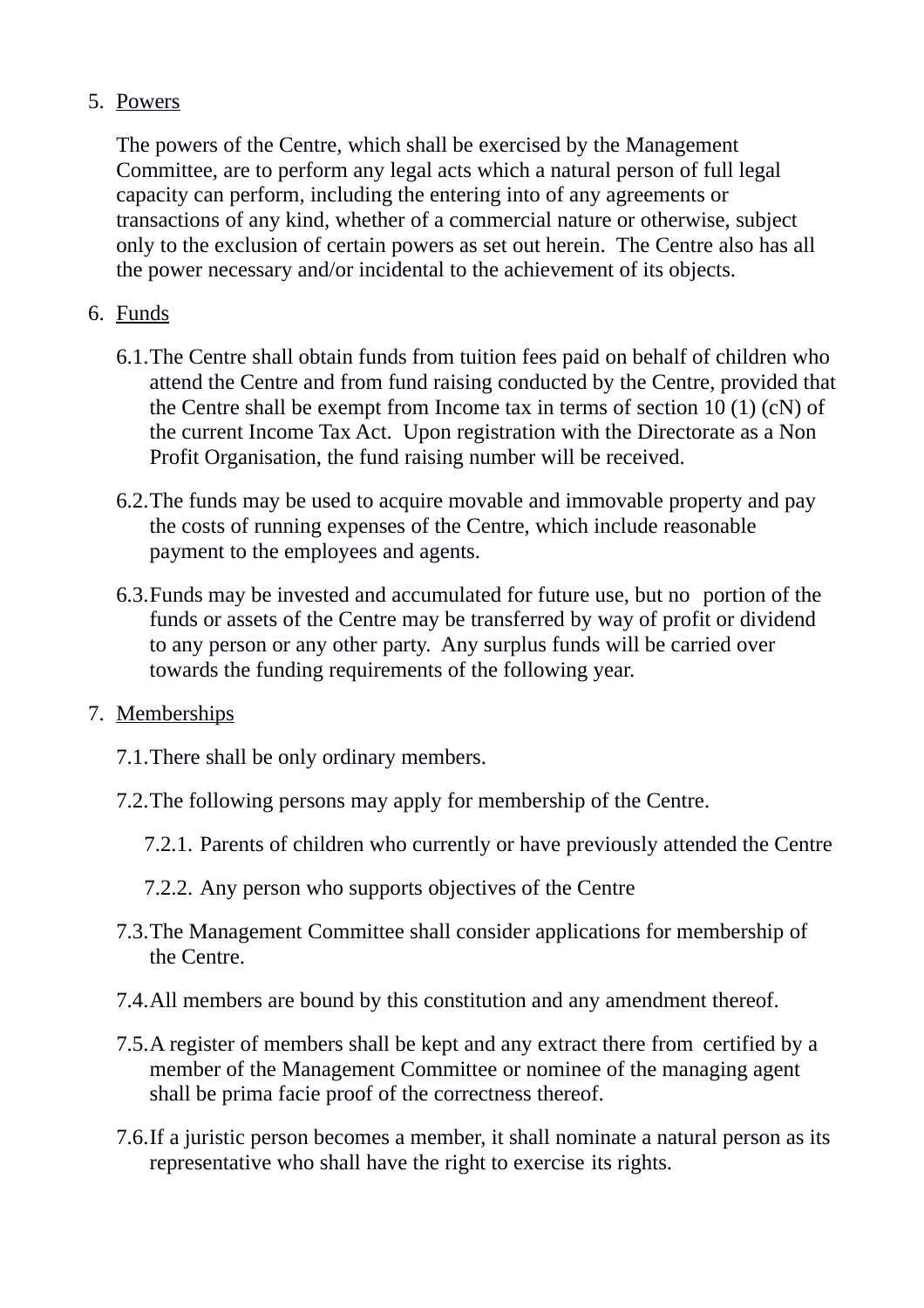7.7.No Management Committee member or any other member shall receive remuneration for any services rendered, or receive any financial gain directly or indirectly for services offered, goods sold or referrals, directly or from any third party, without written consent from ALL members of the Management Committee.

### 8. Management Committee

- 8.1.The affairs of the Centre shall be controlled by the Management Committee, which shall consist of not less than three (3) persons and not more than seven. (7)
- 8.2.The members at each annual general meeting held in terms of this constitution shall elect the Management Committee. Where practical, at least 50 % of the members of the Management Committee shall be parents of the children attending the Centre at that time.
- 8.3.The committee may invite the Centre Manager (otherwise known as 'the principal' or 'school principal') to meetings. The Centre manager will be a fulltime non-executive member of the Committee.
	- 8.3.1. Any Centre Manager may be invited to Management Meetings when deemed necessary by the Management Committee. The Centre Manager will be a fulltime non-executive member of the Committee.
	- 8.3.2. The Centre Manager shall have no voting powers at meetings.
- 8.4.The Management Committee shall not be required to give security to any person for the due performance of their duties.
- 8.5.Any act performed by the Management Committee in the name and on behalf of the Centre shall be valid and binding on the Centre.
- 8.6.The Management Committee is indemnified by the Centre against any claim arising from any loss resulting from the bona fide exercise of their powers.
- 8.7.At every annual general meeting the members of the Management Committee who were elected by the members at the previous annual general meeting shall retire but shall all be eligible for re-election.
- 8.8.Any casual vacancy shall be filled by a person as appointed by the remaining members of the Management Committee.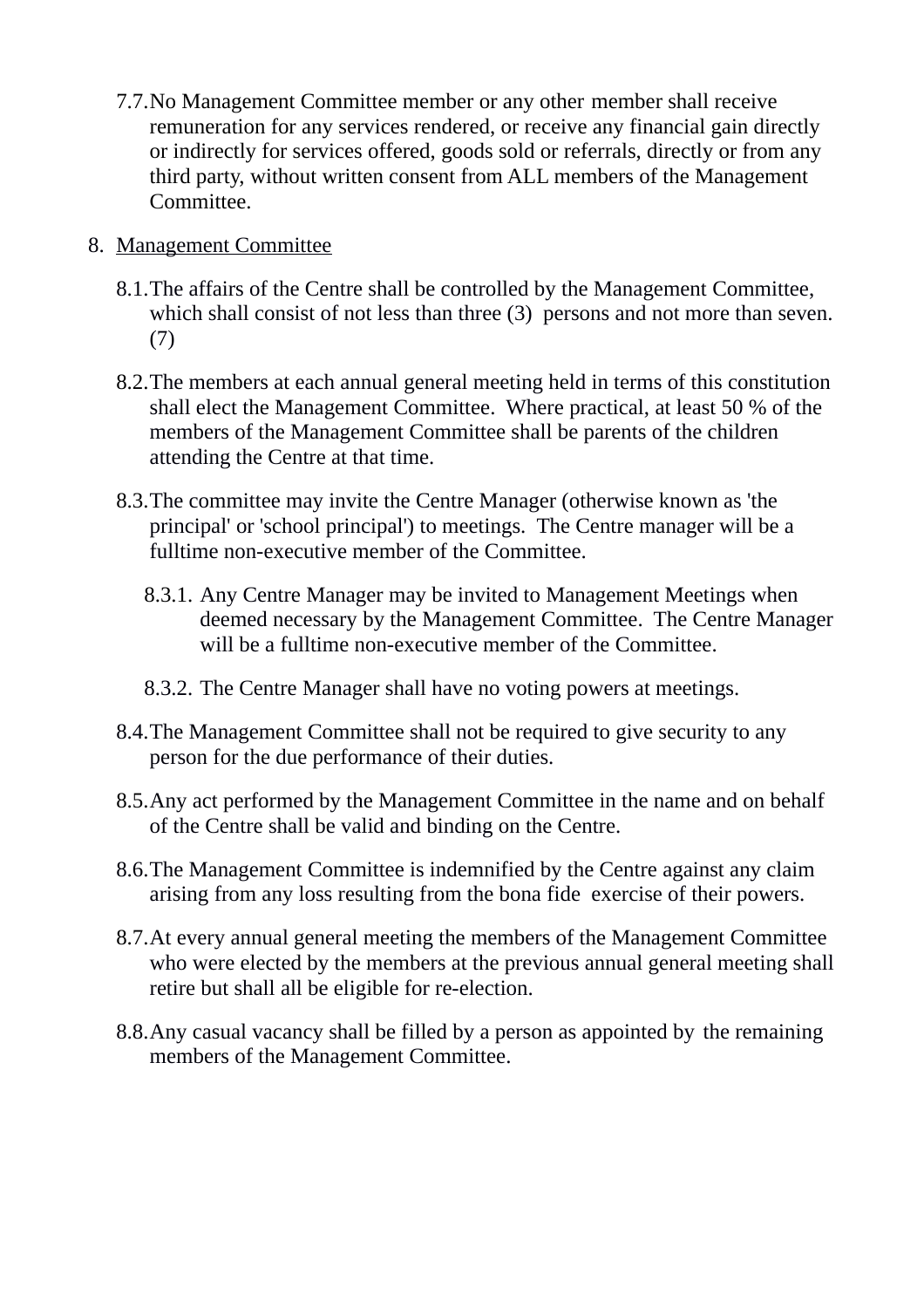- 8.9.If ever there are no persons on the Management Committee who have been elected in terms of the provisions of this clause, the auditors shall convene a special general meeting for the purpose of electing replacements for those members no longer serving on the Management Committee. If no such meeting is called within ten (10) days of a written request by any member, then any member may convene such a meeting and the Centre shall pay the reasonable costs relating thereto.
- 8.10. A member of the Management Committee may nominate an alternate with no voting rights and no executive powers, to act in his stead during his absence.
- 8.11. A member of the Management Committee shall cease to hold office if he dies, resigns, is sequestered, is declared unfit to be a director of a company, or if a special resolution if passed dismissing him.
- 8.12. The Management Committee shall determine the procedure at and relating to their meetings, provided that a should be five (5).
- 8.13. Any resolution signed by all members of the Management Committee, even if at different times and at different places shall be as valid and effective as a resolution passed at a meeting duly called.
- 8.14. If any law requires a management association, the Management Committee shall be the management association representing members.
- 8.15. The Management Committee shall appoint a Chairperson to the committee on the first meeting held who must be accept the position in writing.

#### 9. Powers of the Management Committee

The powers of the Management Committee include, inter alia, the following:

- 9.11. to invest and apply funds as they deem in the best interests of the Centre;
- 9.12. to acquire movable and immovable property in order to achieve the objectives of the Centre;
- 9.13. to alienate and encumber the assets of the Centre, and to borrow money;
- 9.14. to delegate their powers or any of them, except the power to borrow money or to alienate or encumber assets;
- 9.15. to enter into agreements;
- 9.16. to bring or defend any legal or other proceedings;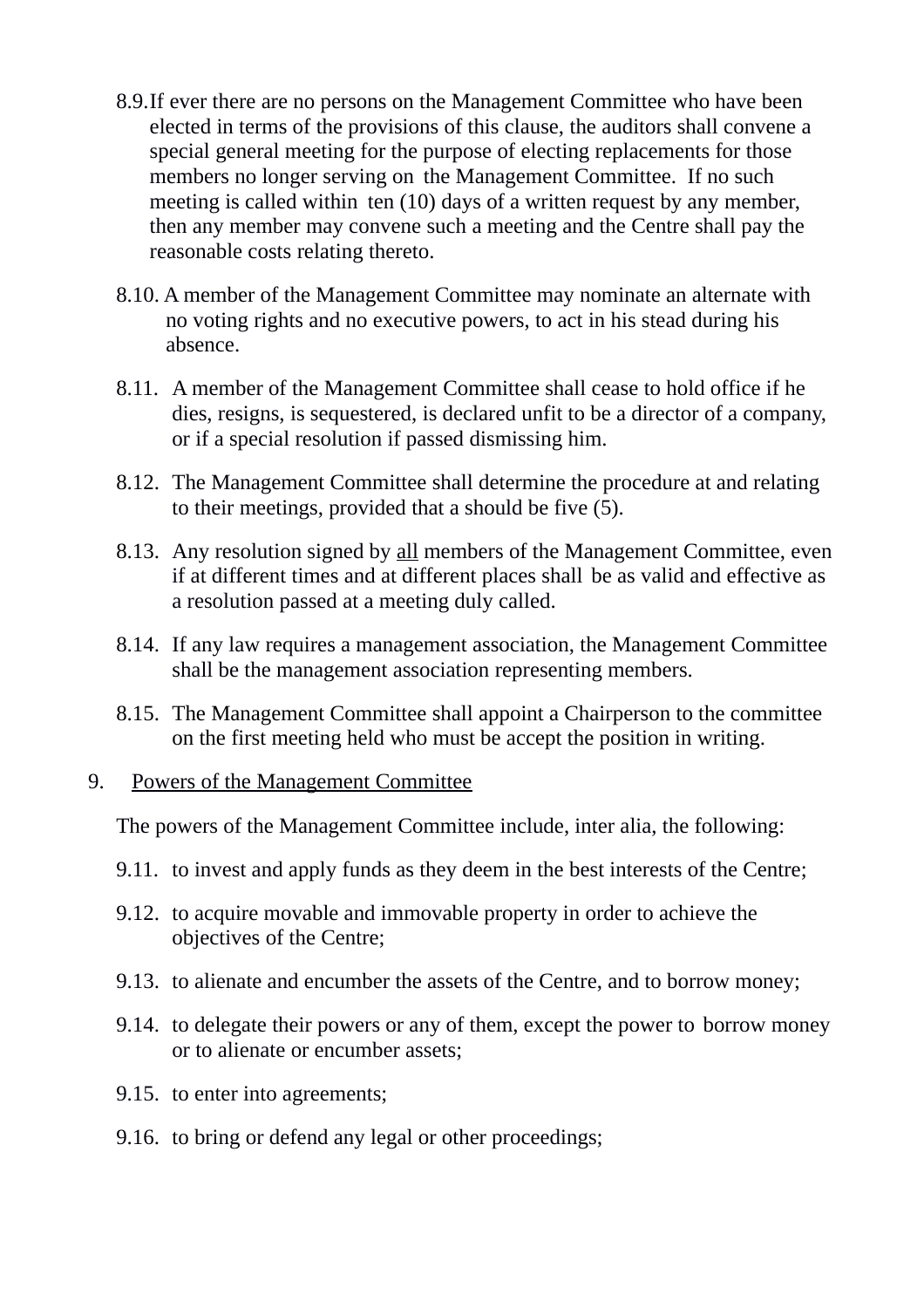- 9.17. to increase the number of members of the Management Committee, and to co-opt additional members on the Management Committee until the next general meeting;
- 9.18. to authorize the release and use of funds;
- 9.19. to determine the tuition fees of children attending the Centre;
- 9.20. to engage the services of professional people, agents and brokers and pay their fees and remuneration;
- 9.21. to operate banking and similar accounts;
- 9.22. should an office bearer be found to have misused his / her power, a majority vote by means of a special resolution of the remaining Management Committee Members has the authority to remove such person from office.
- 9.23. to employ a Centre manager, and then, in consultation with such Centre manager, employ such other staff as may be required to run the Centre.
- 9.24. to determine the budget for the year ahead.
- 9.25. to allocate and apply said budget in a fitting manner at the Committee's discretion.
- 9.26. To allocate a budget to the Centre Manager for the day to day requirements of the Centre and to determine fair and sensible constraints on the same in consultation with the Centre Manager.
- 10. Accounts
	- 10.1 Proper books and records shall be kept relating to the affairs of the Centre, which shall be audited by an auditing firm who shall be appointed from time to time by the then Management Committee. Auditors will be chosen at the Annual General Meeting.
	- 10.2 Financial year-end will be last day of February each year.
- 11. Disclosure and Right of Inspect Records
	- 11.1. Any Member shall be entitled to full disclosure of the affairs of the Centre at any general meeting.
	- 1.1.Any member may at any reasonable time inspect the books and records of the Centre, including the audited financial statements and approved budgets, with or without a professional representative.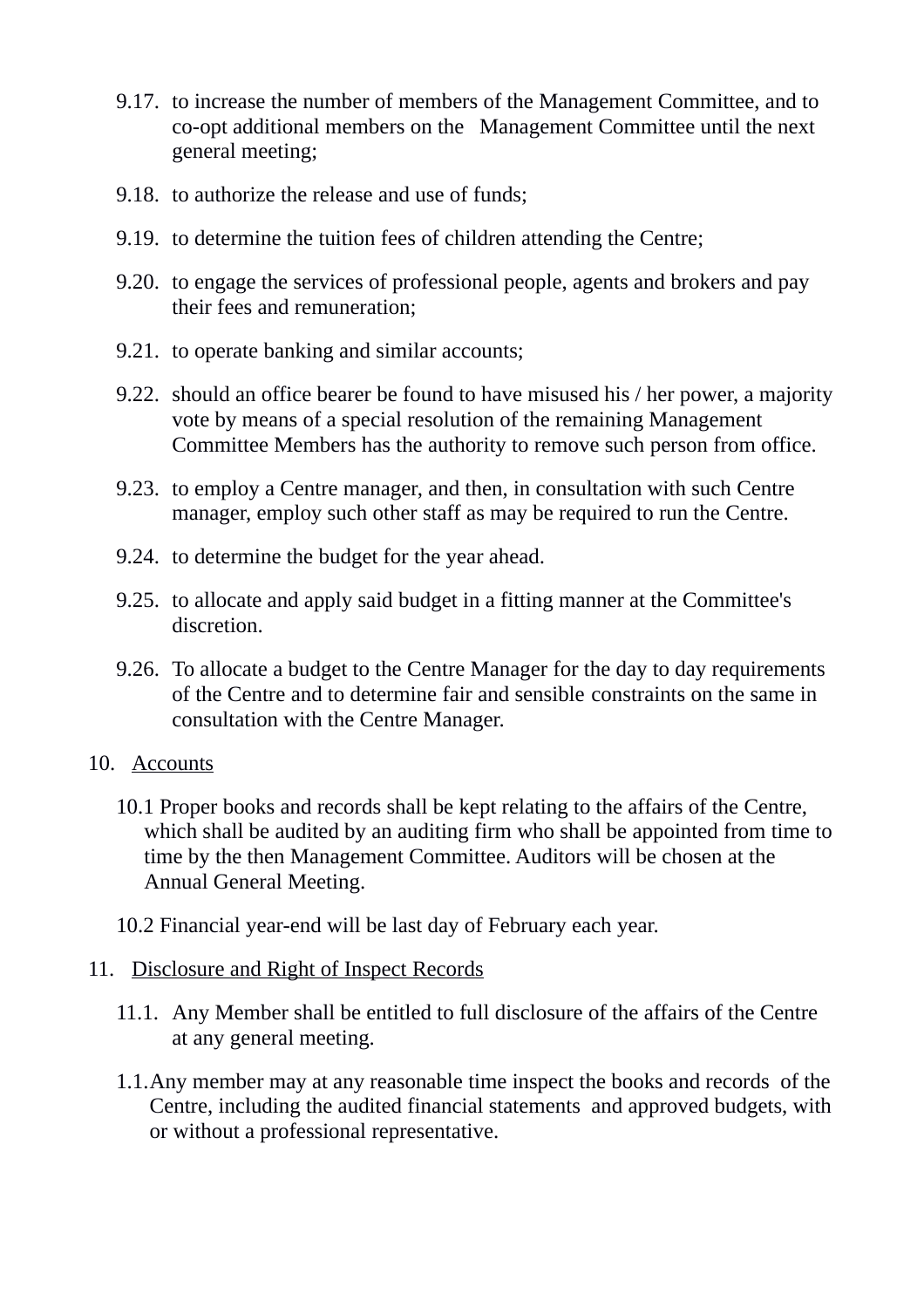#### 12. Members Meetings

- 12.1Within 8 (eight) months of completion of the audited financial statements of the Centre, the Management Committee shall call an annual general meetings to:
	- 12.1.1receive a report from the Chairman of the Management Committee:
	- 12.1.2approve the minutes of the previous annual general meeting;
	- 12.1.3consider the audited annual financial statement for the previous year;
	- 12.1.4appoint auditors for the ensuing year and approve the auditors' remuneration;
	- 12.1.5consider any other business the Management Committee may deem necessary;
- 12.2Meeting shall be held at such places as the Management Committee shall nominate.
- 12.3At least 21 (twenty-one) days written notice shall be given of all general meetings, including the content of any special resolutions, which will be proposed.
- 12.4The members present in person or by proxy at the appointed place and time shall constitute a quorum.
- 12.5The Chairman of the Management Committee shall preside as chairman at all meetings. In his absence, the Management Committee members present shall nominate one of them as chairman.
- 12.6. A special resolution shall be required.
	- 12.6.1to amend the constitution;
	- 12.6.2to dismiss a member of the Management Committee;
	- 12.6.3to dispose of the major portion of the Centre's assets;
	- 12.6.4to terminate the Centre
- 12.7A special resolution requires the supporting votes of (sixty-five percent) of the members. If within half an hour after time appointed for the meeting insufficient members are present to vote on a special resolution, the meeting shall stand adjourned to a day not earlier than 7 (seven) days and not later than 21 (twenty-one) days after the date of the meeting and at the meeting, a special resolution shall require the supporting vote of 65 % (sixty-five percent) of the members present at the meeting in person or by proxy.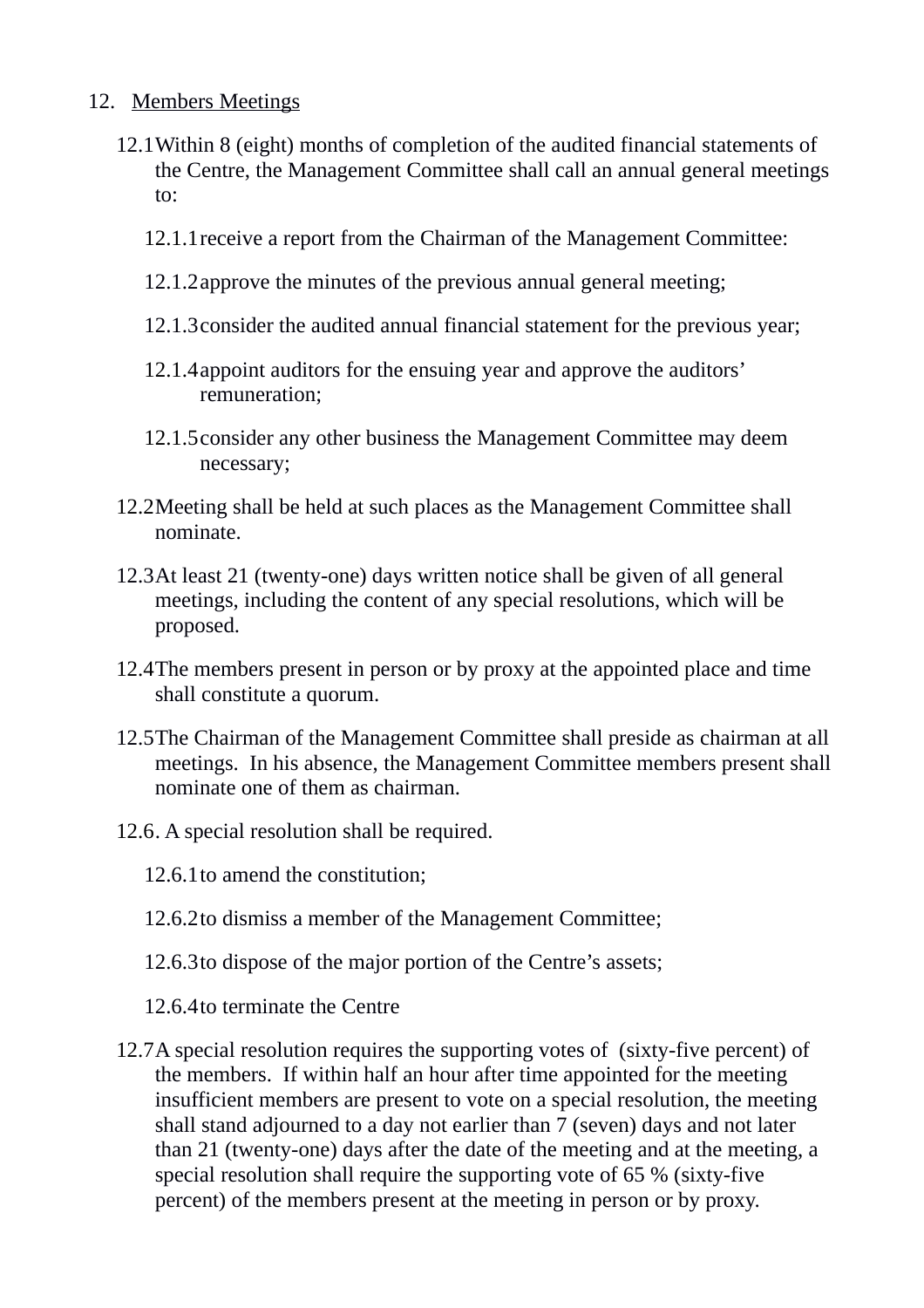- 12.8A proxy, who need not be a member, may represent a member at any meeting. Proxy needs to be submitted to the Management Committee 1 week before the meeting in question.
- 13 Termination of Centre
	- 13.1Upon the winding up of the Centre, the Management Committee shall realize the assets of the Centre with the power to postpone the conversion of any particular asset if so directed to the annual general meeting at which the resolution to wind up the Centre was passed or, if so directed by any subsequent meeting.
	- 13.2Upon the termination of the Centre, the net assets if any remaining after payment of all debts and costs of winding up shall be distributed to a similar institution as the Centre as per recommendation of the Management Committee.
- 14 Notice
	- 14.1The members choose the address appearing in the records of the Centre as his Dominic ilium Citandi et Executandi for all purposes arising out of or in connection with his membership of the Centre, at which address all processes and notices may be validly served.
	- 14.2 Any notice given in terms of this constitution shall be in writing and shall:
		- 14.2.1If delivered by hand be deemed to have been duly received by the member on the date of delivery;
		- 14.2.2If posted by prepaid registered post be deemed to have been received by the member on the fourth day following the date of such posting;
		- 14.2.3If transmitted by telefax or electronic mail be deemed to have been received by the member one day after dispatch.
		- 14.3 Notwithstanding anything to the contrary contained herein, a written notice of communication actually received by the member or the Centre including by way of email, shall be adequate written notice or communication to such party.
- 15 We, the undersigned, hereby update the constitution of the Centre, this being the new Constitution, amending the original in terms of clause 12.6.1 together with the required special resolution from the now members as attached.